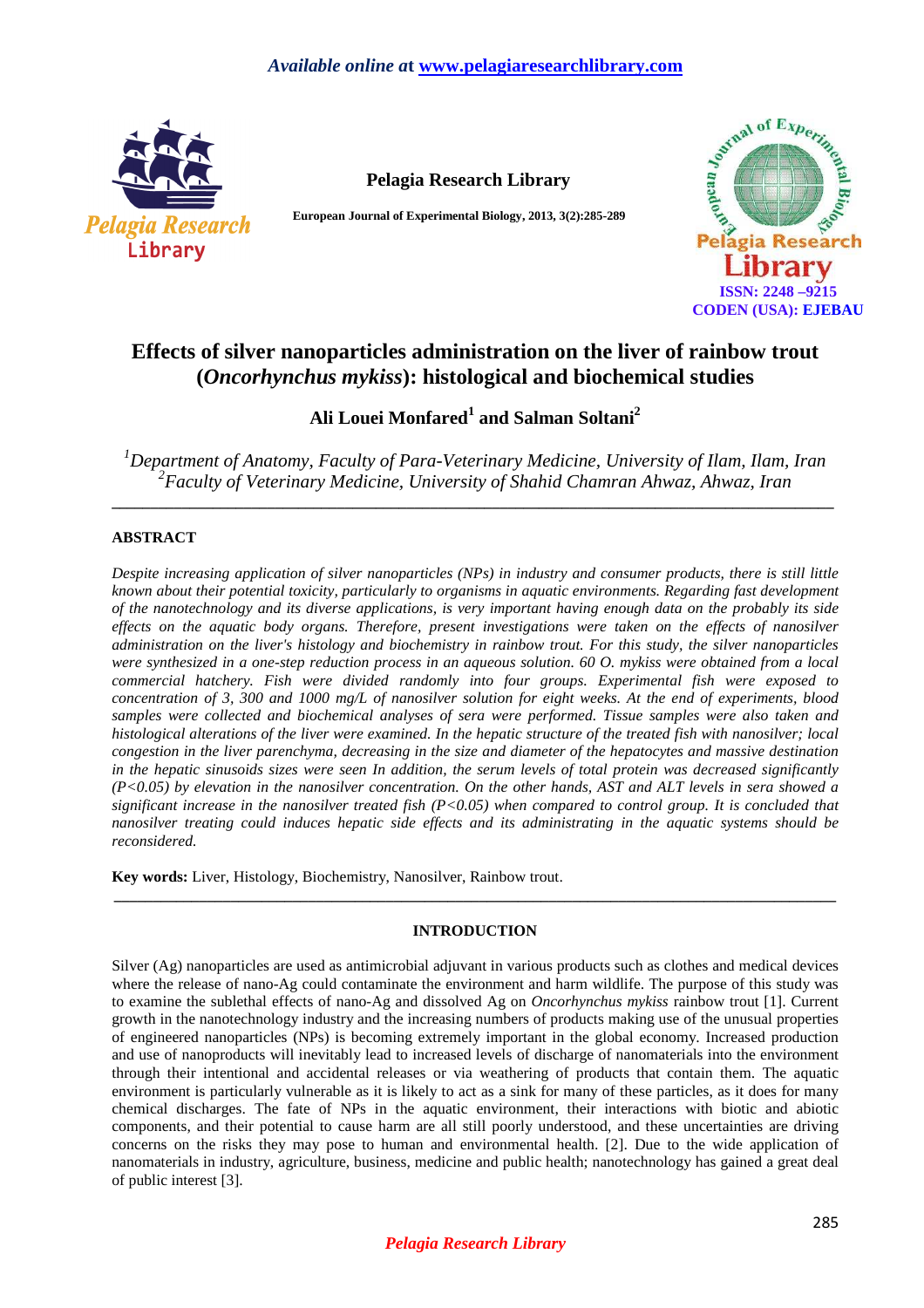Silver found in the body of mammals (including humans) has no known biological purpose and is suspected of being a contaminant [4]. Silver, as ionic Ag+, is one of the most toxic metals known to aquatic organisms in laboratory testing, although large industrial losses to the aquatic environment are probably infrequent because of its economic value as a recoverable resource [5]. Silver, however, is of concern in various aquatic ecosystems because of the severity of silver contamination in the water column, sediments, and biota.

*\_\_\_\_\_\_\_\_\_\_\_\_\_\_\_\_\_\_\_\_\_\_\_\_\_\_\_\_\_\_\_\_\_\_\_\_\_\_\_\_\_\_\_\_\_\_\_\_\_\_\_\_\_\_\_\_\_\_\_\_\_\_\_\_\_\_\_\_\_\_\_\_\_\_\_\_\_*

Long-term industrial or medical exposure to silver and its compounds may increase blood concentrations of silver to levels which can have toxic effects, such as induction of sarcomas, anemia, and enlargement of the heart [6]. It has been reported the toxicity of silver nanoparticles in zebrafish models. Their results suggest that silver nanoparticles induce a dose-dependent toxicity in embryos, which hinders normal development [7]. In fish and amphibian toxicity tests with 22 metals and metalloids, silver was the most toxic tested element as judged by acute LC50 values [8].

It is very important having enough data on the probably its side effects on the aquatic body organs, regarding fast development of the nanotechnology and its diverse applications. Therefore, these studies investigate the effects of nanosilver administration on histology and biochemistry of the liver in rainbow trout.

## **MATERIALS AND METHODS**

The silver nanoparticles (NPs) were synthesized in a one-step reduction process in an aqueous solution. In a typical preparation, a 400-µL aliquot of a 0.1-M AgNO3 aqueous solution was added into 100 mL of an aqueous solution containing 0.10 wt. % of the soluble starch and vigorously stirred for 1 h. The pH of the resulting solution was adjusted to 8.0 by adding 0.1 M NaOH solution. Under this experimental condition, the initial reaction mixture was colorless, and the growth of the AgNPs was monitored at different intervals using UV-vis absorption spectroscopy. After about 1 h, the solution turned light yellow, which indicated the initial formation of the AgNPs. The mixture was maintained at 50°C for 24 h, and the color of the reaction solution became yellow.

60 *O. mykiss* (weight=130±6.9 g; Total length=11.52±2.5 cm) were obtained from a local commercial hatchery (Ilam, Iran). Fish were transported in well aerated condition to the laboratory of freshwater fish research station in Ilam University. They were kept for a week in 200 L aquariums to acclimatize to the laboratory environment. During this period, they were fed five times a day (at 08.00, 11.00, 13.00, 15.00 and 18.00 h) by commercial pellets (33% protein). After acclimatization, they were divided randomly into four groups. Control group was kept in dechlorinated tap water without any add-on material, while experimental groups were exposed to concentration of 3, 300 and 1000 mg/L of nanosilver solution, respectively for eight weeks. Each treatment was done in two replicates. The water was renewed every 12 h as 30% of nanosilver is lost by volatilization. At the end of the experiment, the fish were weighted, sacrificed and blood samples were collected by cardiac puncture. In order to histological study the liver was removed from body and weighed. Then hepatosomatic index (HSI) was according to following standard formula:

### HSI = liver weight (g)/body weight (g)  $\times$  100. [9]

For histological evaluation, hepatic specimens were taken and washed with saline. The samples fixed in buffered formalin (10%), processed for sectioning (5-6 µm) and stained with H&E. The sections were examined with an Olympus BX60 microscope and visualized through the Color-View Camera (Olympus, Tokyo, Japan).

For biochemical assaying, the blood samples were centrifuged (5 min at 5000g, Hettich D7200) immediately at room temperature and plasma were separated and stored at −20◦C until analysis. Total protein was assayed by biuret method, separately (ZiestChemie, Iran). Alanine aminotransferase (ALT) and aspartate aminotransferase (AST) were measured by kinetic enzyme assays (ZiestChemie, Iran).

All data are presented as mean  $\pm$  SD. Data were analyzed by one-way ANOVA followed by Duncan's multiple comparisons test. Multiple comparisons tests were only applied when a significant difference was determined in the ANOVA analysis, *P* < 0.05. The SPSS 13.0 (Chicago, USA) was used for analyzing the results.

### **RESULTS**

In the control group, the liver exhibited a normal architecture and pathological abnormalities were not seen. Fish exposed to different concentration of nanosilver for 8 weeks showed significant reduction (P<0.05) in the liver weight and HIS index compared to control group (Table1).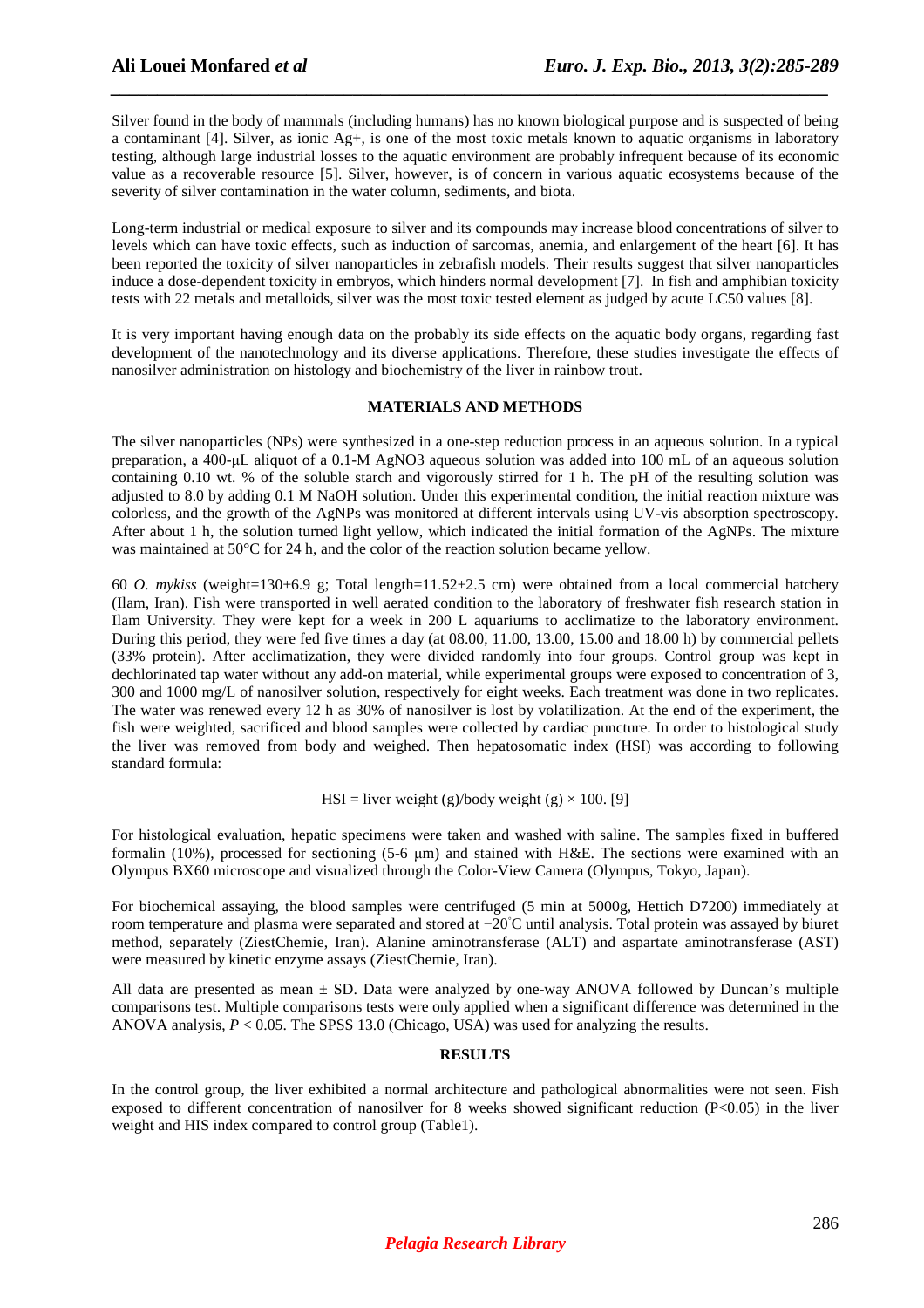The liver tissue from nanosilver exposed fish is illustrated in Figures 1 to 6. In the liver tissue of the exposed fish to nanosilver; local congestion in the hepatic parenchyma (Figure 1), decreasing in the size and diameter of the hepatocytes (Figure 2, Table2) and massive destination in the hepatic sinusoids sizes (Figure 3) were seen.

*\_\_\_\_\_\_\_\_\_\_\_\_\_\_\_\_\_\_\_\_\_\_\_\_\_\_\_\_\_\_\_\_\_\_\_\_\_\_\_\_\_\_\_\_\_\_\_\_\_\_\_\_\_\_\_\_\_\_\_\_\_\_\_\_\_\_\_\_\_\_\_\_\_\_\_\_\_*

In addition, the serum levels of total protein was decreased significantly (P<0.05) by elevation in the nanosilver concentration. On the other hands, AST and ALT levels in sera showed a significant increase in the nanosilver treated fish (P<0.05) when compared to control group.



**Fig. 1) Transverse sections through the liver of the 3 mg/L of silver nanosilver treated fish. The figure shows the local congestion in the**  hepatic parenchyma (arrow). (Haematoxylin and Eosine stain) ( $\times$  400).



**Fig. 2) Transverse sections through the liver of the 300 mg/L silver nanosilver treated fish. The figure shows decreasing in the size and**  diameter of the hepatocytes ( $\overline{arrow}$ ). (Haematoxylin and Eosine stain) ( $\times$  400).



**Fig. 3) Transverse sections through the liver of the 1000 mg/L silver nanosilver treated fish. The figure shows massive destination in the**  hepatic sinusoids sizes (arrow). (Haematoxylin and Eosine stain) ( $\times$  400).

**TABLEI: Some morphometric measurments (means ± SE) in control and treated rainbow trout (***O. mykiss***) with different concentrations of nanosilver particles**

| <b>Parameters/Groups</b>            | Control         | 3 mg/L of nanosilver<br>particles | 300 mg/L of nanosilver<br>particles | 1000 mg/L of nanosilver<br><b>particles</b> |
|-------------------------------------|-----------------|-----------------------------------|-------------------------------------|---------------------------------------------|
| Liver weight $(g)$                  | $6.13 + 0.34^a$ | 2. $36 + 0.46^{\circ}$            | $4.53 + 0.42$ <sup>c</sup>          | $3.97 + 0.15$ °                             |
| <b>Hepatosomatic index</b><br>(HSI) | $2.35 + 0.78$   | $1.05 + 0.97$ <sup>b</sup>        | $0.99 + 0.275$                      | $1.93 + 0.64$ °                             |

\* *Means in the same row with different letters are significantly different (ANOVA, P<0.05).*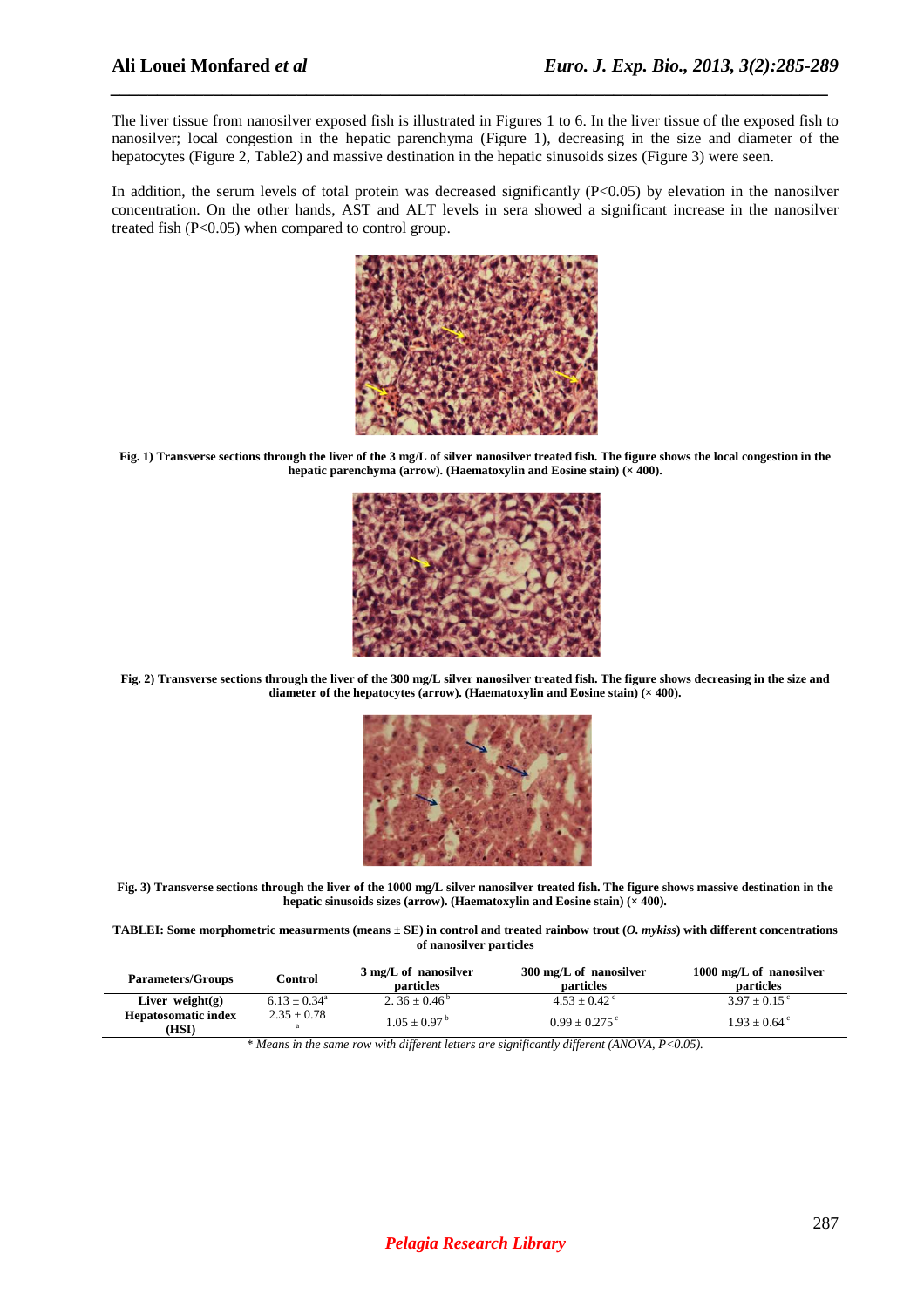#### **TABLEII: Some histometric indices (means ± SE) in control and treated rainbow trout (***O. mykiss***) with different concentrations of nanosilver particles**

*\_\_\_\_\_\_\_\_\_\_\_\_\_\_\_\_\_\_\_\_\_\_\_\_\_\_\_\_\_\_\_\_\_\_\_\_\_\_\_\_\_\_\_\_\_\_\_\_\_\_\_\_\_\_\_\_\_\_\_\_\_\_\_\_\_\_\_\_\_\_\_\_\_\_\_\_\_*

| <b>Parameters/Groups</b>                | Control                    | 3 mg/L of nanosilver<br>particles | 300 mg/L of nanosilver<br>particles | 1000 mg/L of nanosilver<br>particles       |
|-----------------------------------------|----------------------------|-----------------------------------|-------------------------------------|--------------------------------------------|
| <b>Diameters of hepatocytes</b><br>(nm) | $8.9 + 0.05$ <sup>a</sup>  | 4.2 $\pm 0.05^{\mathrm{b}}$       | $3.3 + 0.07$ °                      | $3.1 \pm 0.02$ <sup>a</sup> c <sup>*</sup> |
| Hepatocyte nuclear diameter<br>(nm)     | $4.96 + 0.07$ <sup>a</sup> | $2.1 + 0.03^{b}$                  | $1.3 + 0.02^{\mathrm{b}}$           | $1.7 \pm 0.8^{\mathrm{b}}$                 |
| Sinusoids size (µm)                     | $19.3 + 0.04^a$            | $27.7 + 0.23^{\mathrm{b}}$        | $38.3 + 0.76^b$                     | $37.7 + 1.05^{\mathrm{b}}$                 |

\**Means in the same row with different letters are significantly different (ANOVA, P<0.05).* 

#### **TABLEIII: Some serum biochemical parameters (means ± SE) in control and treated rainbow trout (***O. mykiss***) with different concentrations of nanosilver particles**

| <b>Parameters/Groups</b> | <b>Control</b>             | 3 mg/L of phenol                                                 | 300 mg/L of phenol                                                                                                                                                                                                                                                                                                                 | $1000 \text{ mg/L of phenol}$ |  |
|--------------------------|----------------------------|------------------------------------------------------------------|------------------------------------------------------------------------------------------------------------------------------------------------------------------------------------------------------------------------------------------------------------------------------------------------------------------------------------|-------------------------------|--|
| Total protein (g/dl)     | $4.66 + 0.47$ <sup>a</sup> | $2.58 + 0.21^{\circ}$                                            | $2.14 + 0.34^{\circ}$                                                                                                                                                                                                                                                                                                              | $3.03 + 0.67$ °               |  |
| AST (U/L)                | $25.6 + 4.6^{\circ}$       | $39.5 + 5.6^{\circ}$                                             | $49.5 + 6.3^{\circ}$                                                                                                                                                                                                                                                                                                               | $53.6 + 7.8^{\circ}$          |  |
| <b>ALT(U/L)</b>          | $9.9 + 1.7^{\text{a}}$     | $14.6 + 7.1^{\circ}$                                             | $17.8 + 2.08^{\mathrm{b}}$                                                                                                                                                                                                                                                                                                         | $17.2 + 7.8^{\mathrm{b}}$     |  |
| $\cdots$                 |                            | $\mathbf{1}$ $\mathbf{1}$ $\mathbf{1}$ $\mathbf{1}$ $\mathbf{1}$ | $\mathbf{a}$ $\mathbf{a}$ $\mathbf{a}$ $\mathbf{a}$ $\mathbf{a}$ $\mathbf{a}$ $\mathbf{a}$ $\mathbf{a}$ $\mathbf{a}$ $\mathbf{a}$ $\mathbf{a}$ $\mathbf{a}$ $\mathbf{a}$ $\mathbf{a}$ $\mathbf{a}$ $\mathbf{a}$ $\mathbf{a}$ $\mathbf{a}$ $\mathbf{a}$ $\mathbf{a}$ $\mathbf{a}$ $\mathbf{a}$ $\mathbf{a}$ $\mathbf{a}$ $\mathbf{$ |                               |  |

\**Means in the same row with different letters are significantly different (ANOVA, P<0.05).* 

#### **DISCUSSION**

Despite increasing application of silver nanoparticles in industry and consumer products, there is still little known about their potential toxicity, particularly to organisms in aquatic environments. Similarly, there is little in the literature regarding the uptake and biodistribution of silver NPs into internal organs or the potential toxicity of silver NP in intact free-swimming fish [10-11].

Very few studies to date have investigated the effects of exposure to silver NPs in fish, and these have been focused on zebrafish embryos where mortality, notochord, and heart abnormalities have all been described [6, 10, 11]. In the present study, significant alterations in the liver weight, HIS index and also the liver structures as well as blood biochemistry were observed following the exposure to nanosilver administration.

There are several studies which have shown similar histological changes in the hepatic tissue of fish, resulting from exposure to different toxic chemicals include nanoparticles [10-15].

The findings of this study showed local congestion in the hepatic parenchyma, decreasing in the size and diameter of the hepatocytes and massive destination in the hepatic sinusoids sizes in the experimental fish when compared with control animals. These alterations could be driven from the fish excessive activity to metabolism and also get rid of the toxicant from its body during the process of detoxification [12]. Biochemical results of the present experiments showed a significant decrease in the serum levels of total protein and an increase in the values of AST and ALT in the nanosilver exposed fish. The decreased levels of total protein in fish exposed to nanosilver suggest that the protein might be used as an alternative source of energy, due to high energy demand that induced by nanosilver intoxication as it shown in *Brycon cephalus* [16].

In this study exposure to nanosilver resulted in a significant increase in the activities of plasma AST and ALT compared to control group. This is in accordance with finding of Nemcsók and Benedeczky in common carp [17]. AST and ALT are plasma non-functional enzymes which are normally localized within the cells of many organs including liver. They are also considered as an important indicator in assessing kidney and liver status [18- 19] and tissue injury or organ dysfunction [19]. The increase in AST, and ALT after nanosilver exposure was in accordance with histopathological findings. Therefore, the increase of these enzymes is an indicator of liver damage and thus otherwise alterations in the hepatic function.

The known toxicity of silver ions has led to the proposal in a number of studies that release of silver ions  $(Ag^+)$  from silver NPs could be in part responsible for toxic responses seen in exposures to silver NPs [20-21]. Although there are not a obsolete mechanism of action for toxic histological changes after nanosilver treatment; but previous study hypotheses that silver nanoparticles can disrupts the  $Na^+$ , Cl and H<sup>+</sup> exchanges at the gills, which initiates a complex chain of events culminating in cardiovascular collapse [20]. Other researchers proposed that exposure to nano-Ag involved genes in inflammation and dissolved Ag involved oxidative stress and protein stability [1].

This study showed that nanosilver induces hepatic damage and alterations in the serum biochemical parameters of *O. mykiss* juveniles in different concentrations. So, its administrating in the aquatic systems should be reconsidered.